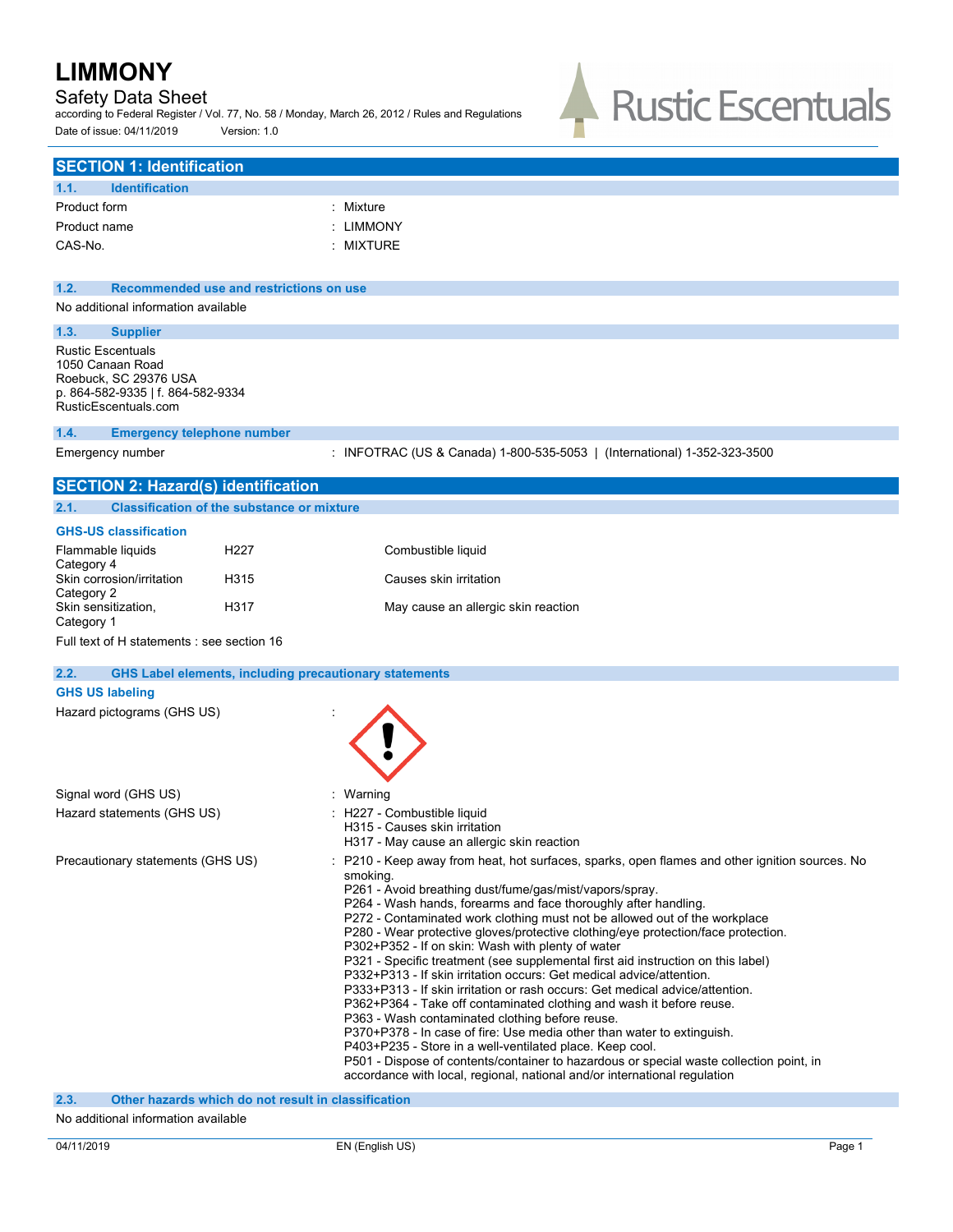# Safety Data Sheet

according to Federal Register / Vol. 77, No. 58 / Monday, March 26, 2012 / Rules and Regulations

# **2.4. Unknown acute toxicity (GHS US)**

# Not applicable

# **SECTION 3: Composition/Information on ingredients**

# **3.1. Substances**

## Not applicable **3.2. Mixtures Name Product identifier % GHS-US classification** HEXYL CINNAMIC ALDEHYDE (CAS-No.) 101-86-0 5 - 10 Skin Sens. 1B, H317 d-Limonene (CAS-No.) 5989-27-5 1 - 5 Flam. Liq. 3, H226<br>Skin Irrit. 2, H315 Skin Sens. 1, H317 Asp. Tox. 1, H304 CITRAL EOA (CAS-No.) 5392-40-5 1 - 5 Skin Irrit. 2, H315 Eye Irrit. 2, H319 Skin Sens. 1, H317 ALLYL AMYL GLYCOLATE (CAS-No.) 67634-00-8 1 - 5 Flam. Liq. 4, H227 Acute Tox. 4 (Oral), H302 Skin Irrit. 2, H315 TERPINEOL (NORMAL) OR (SUPER) (CAS-No.) 98-55-5 1 - 5 Skin Irrit. 2, H315 Eye Irrit. 2, H319 TRIPLAL (CAS-No.) 68039-49-6 1 - 5 Flam. Liq. 4, H227 Skin Irrit. 2, H315

|                                     |                      |            | Skin Sens. 1B, H317                                                                   |
|-------------------------------------|----------------------|------------|---------------------------------------------------------------------------------------|
| <b>EUCALYPTOL</b>                   | (CAS-No.) 470-82-6   | $1 - 5$    | Flam. Lig. 3, H226<br>Skin Sens. 1B, H317                                             |
| <b>BETA PINENE</b>                  | (CAS-No.) 127-91-3   | $1 - 5$    | Flam. Lig. 3, H226<br>Skin Irrit. 2, H315<br>Skin Sens. 1B, H317<br>Asp. Tox. 1, H304 |
| LINALYL ACETATE                     | (CAS-No.) 115-95-7   | $0.5 - 1$  | Flam. Lig. 4, H227<br>Skin Irrit. 2, H315<br>Eye Irrit. 2, H319<br>Skin Sens. 1, H317 |
| DAMASCONE DELTA(DIHYDRO FLORIFFONE) | (CAS-No.) 57378-68-4 | $0.5 - 1$  | Acute Tox. 4 (Oral), H302<br>Skin Irrit. 2, H315<br>Skin Sens. 1A, H317               |
| LAEVO CARVONE                       | (CAS-No.) 6485-40-1  | ${}_{0.5}$ | Flam. Lig. 4, H227<br>Skin Sens. 1, H317                                              |
| Linalyl acetate                     | (CAS-No.) 115-95-7   | ${}_{0.5}$ | Flam. Lig. 4, H227<br>Skin Irrit. 2, H315<br>Eye Irrit. 2, H319<br>Skin Sens. 1, H317 |

Full text of hazard classes and H-statements : see section 16

|             | <b>SECTION 4: First-aid measures</b>                            |                                                                                                                                                                                                |  |  |
|-------------|-----------------------------------------------------------------|------------------------------------------------------------------------------------------------------------------------------------------------------------------------------------------------|--|--|
| 4.1.        | <b>Description of first aid measures</b>                        |                                                                                                                                                                                                |  |  |
|             | First-aid measures after inhalation                             | : Remove person to fresh air and keep comfortable for breathing.                                                                                                                               |  |  |
|             | First-aid measures after skin contact                           | : Wash skin with plenty of water. Take off contaminated clothing. If skin irritation occurs: Get<br>medical advice/attention. If skin irritation or rash occurs: Get medical advice/attention. |  |  |
|             | First-aid measures after eye contact                            | : Rinse eyes with water as a precaution.                                                                                                                                                       |  |  |
|             | First-aid measures after ingestion                              | : Call a poison center/doctor/physician if you feel unwell.                                                                                                                                    |  |  |
| 4.2.        | Most important symptoms and effects (acute and delayed)         |                                                                                                                                                                                                |  |  |
|             | Symptoms/effects after skin contact                             | : Irritation. May cause an allergic skin reaction.                                                                                                                                             |  |  |
| 4.3.        | Immediate medical attention and special treatment, if necessary |                                                                                                                                                                                                |  |  |
|             | Treat symptomatically.                                          |                                                                                                                                                                                                |  |  |
|             | <b>SECTION 5: Fire-fighting measures</b>                        |                                                                                                                                                                                                |  |  |
| 5.1.        | Suitable (and unsuitable) extinguishing media                   |                                                                                                                                                                                                |  |  |
|             | Suitable extinguishing media                                    | : Water spray. Dry powder. Foam. Carbon dioxide.                                                                                                                                               |  |  |
| 5.2.        | Specific hazards arising from the chemical                      |                                                                                                                                                                                                |  |  |
| Fire hazard |                                                                 | : Combustible liquid.                                                                                                                                                                          |  |  |
| 04/11/2019  |                                                                 | 2/9<br>EN (English US)                                                                                                                                                                         |  |  |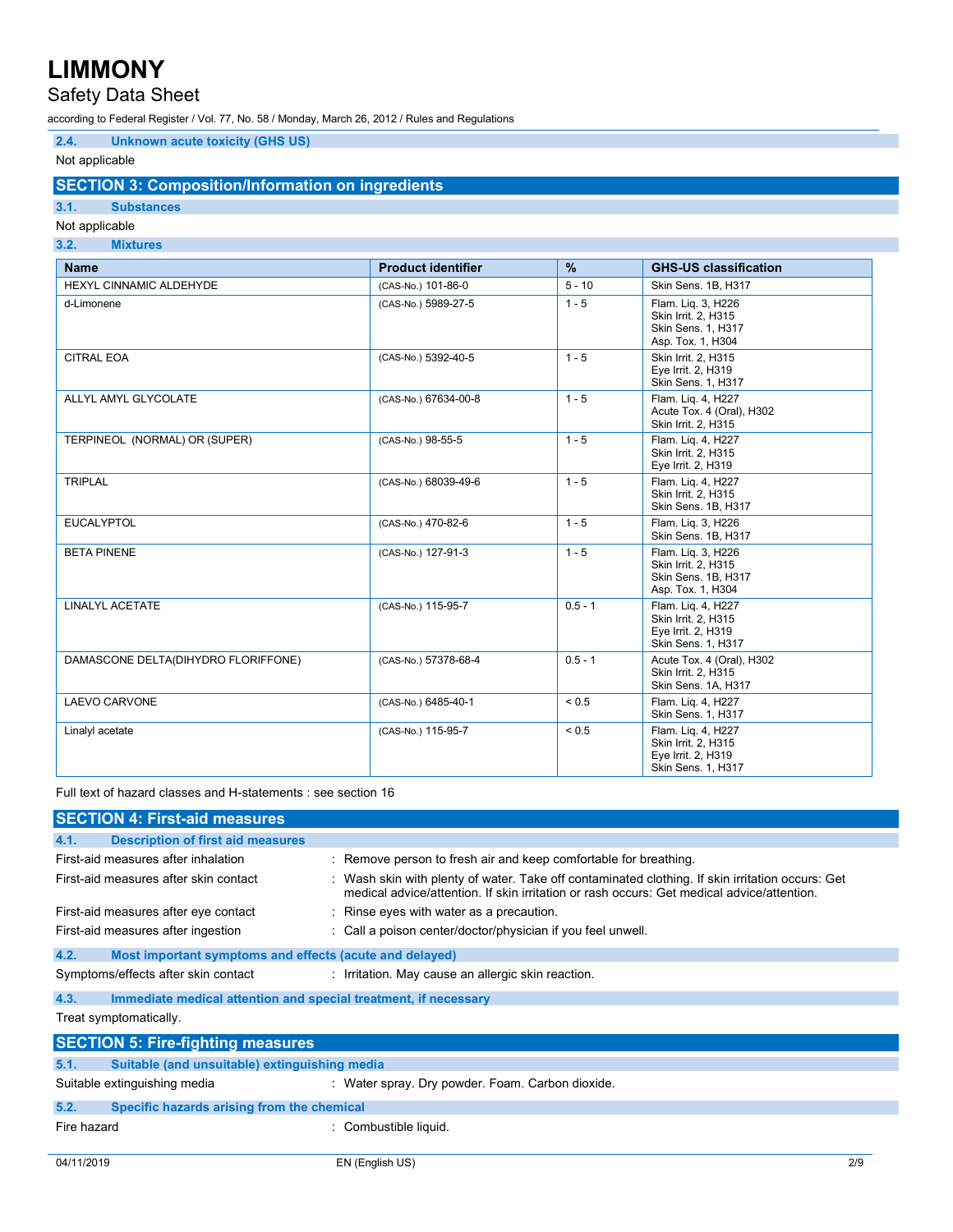# Safety Data Sheet

according to Federal Register / Vol. 77, No. 58 / Monday, March 26, 2012 / Rules and Regulations

| 5.3.<br>Special protective equipment and precautions for fire-fighters<br>Protection during firefighting<br>: Do not attempt to take action without suitable protective equipment. Self-contained breathing<br>apparatus. Complete protective clothing. |                                                                                                                                                                                                                                             |                                                                                                                                                             |                                                                                                                                                                                                                                                                            |  |  |  |
|---------------------------------------------------------------------------------------------------------------------------------------------------------------------------------------------------------------------------------------------------------|---------------------------------------------------------------------------------------------------------------------------------------------------------------------------------------------------------------------------------------------|-------------------------------------------------------------------------------------------------------------------------------------------------------------|----------------------------------------------------------------------------------------------------------------------------------------------------------------------------------------------------------------------------------------------------------------------------|--|--|--|
| <b>SECTION 6: Accidental release measures</b>                                                                                                                                                                                                           |                                                                                                                                                                                                                                             |                                                                                                                                                             |                                                                                                                                                                                                                                                                            |  |  |  |
| 6.1.                                                                                                                                                                                                                                                    | Personal precautions, protective equipment and emergency procedures                                                                                                                                                                         |                                                                                                                                                             |                                                                                                                                                                                                                                                                            |  |  |  |
| 6.1.1.<br>Emergency procedures                                                                                                                                                                                                                          | For non-emergency personnel                                                                                                                                                                                                                 | : Ventilate spillage area. No open flames, no sparks, and no smoking. Avoid contact with skin<br>and eyes. Avoid breathing dust/fume/gas/mist/vapors/spray. |                                                                                                                                                                                                                                                                            |  |  |  |
| 6.1.2.                                                                                                                                                                                                                                                  | For emergency responders<br>Protective equipment<br>Do not attempt to take action without suitable protective equipment. For further information<br>refer to section 8: "Exposure controls/personal protection".                            |                                                                                                                                                             |                                                                                                                                                                                                                                                                            |  |  |  |
| 6.2.                                                                                                                                                                                                                                                    | <b>Environmental precautions</b>                                                                                                                                                                                                            |                                                                                                                                                             |                                                                                                                                                                                                                                                                            |  |  |  |
|                                                                                                                                                                                                                                                         | Avoid release to the environment.                                                                                                                                                                                                           |                                                                                                                                                             |                                                                                                                                                                                                                                                                            |  |  |  |
| 6.3.<br>Methods for cleaning up                                                                                                                                                                                                                         | Methods and material for containment and cleaning up                                                                                                                                                                                        | waters.                                                                                                                                                     | Take up liquid spill into absorbent material. Notify authorities if product enters sewers or public                                                                                                                                                                        |  |  |  |
| Other information                                                                                                                                                                                                                                       |                                                                                                                                                                                                                                             | Dispose of materials or solid residues at an authorized site.                                                                                               |                                                                                                                                                                                                                                                                            |  |  |  |
| 6.4.                                                                                                                                                                                                                                                    | <b>Reference to other sections</b><br>For further information refer to section 13.                                                                                                                                                          |                                                                                                                                                             |                                                                                                                                                                                                                                                                            |  |  |  |
|                                                                                                                                                                                                                                                         | <b>SECTION 7: Handling and storage</b>                                                                                                                                                                                                      |                                                                                                                                                             |                                                                                                                                                                                                                                                                            |  |  |  |
| 7.1.                                                                                                                                                                                                                                                    | <b>Precautions for safe handling</b>                                                                                                                                                                                                        |                                                                                                                                                             |                                                                                                                                                                                                                                                                            |  |  |  |
| Precautions for safe handling                                                                                                                                                                                                                           |                                                                                                                                                                                                                                             |                                                                                                                                                             | : Ensure good ventilation of the work station. Keep away from heat, hot surfaces, sparks, open<br>flames and other ignition sources. No smoking. Wear personal protective equipment. Avoid<br>contact with skin and eyes. Avoid breathing dust/fume/gas/mist/vapors/spray. |  |  |  |
|                                                                                                                                                                                                                                                         | Wash contaminated clothing before reuse. Contaminated work clothing should not be allowed<br>Hygiene measures<br>out of the workplace. Do not eat, drink or smoke when using this product. Always wash hands<br>after handling the product. |                                                                                                                                                             |                                                                                                                                                                                                                                                                            |  |  |  |
| 7.2.                                                                                                                                                                                                                                                    | Conditions for safe storage, including any incompatibilities                                                                                                                                                                                |                                                                                                                                                             |                                                                                                                                                                                                                                                                            |  |  |  |
| Storage conditions                                                                                                                                                                                                                                      |                                                                                                                                                                                                                                             | : Store in a well-ventilated place. Keep cool.                                                                                                              |                                                                                                                                                                                                                                                                            |  |  |  |
|                                                                                                                                                                                                                                                         | <b>SECTION 8: Exposure controls/personal protection</b>                                                                                                                                                                                     |                                                                                                                                                             |                                                                                                                                                                                                                                                                            |  |  |  |
| 8.1.                                                                                                                                                                                                                                                    | <b>Control parameters</b>                                                                                                                                                                                                                   |                                                                                                                                                             |                                                                                                                                                                                                                                                                            |  |  |  |
|                                                                                                                                                                                                                                                         | ALLYL AMYL GLYCOLATE (67634-00-8)                                                                                                                                                                                                           |                                                                                                                                                             |                                                                                                                                                                                                                                                                            |  |  |  |
| Not applicable<br><b>BETA PINENE (127-91-3)</b>                                                                                                                                                                                                         |                                                                                                                                                                                                                                             |                                                                                                                                                             |                                                                                                                                                                                                                                                                            |  |  |  |
| <b>ACGIH</b>                                                                                                                                                                                                                                            | Local name                                                                                                                                                                                                                                  |                                                                                                                                                             | $\beta$ -Pimene                                                                                                                                                                                                                                                            |  |  |  |
| <b>ACGIH</b>                                                                                                                                                                                                                                            | ACGIH TWA (ppm)                                                                                                                                                                                                                             |                                                                                                                                                             | 20 ppm                                                                                                                                                                                                                                                                     |  |  |  |
| <b>ACGIH</b>                                                                                                                                                                                                                                            | Remark (ACGIH)<br>TLV® Basis: Lung irr. Notations: DSEN; A4 (Not<br>classifiable as a Human Carcinogen)                                                                                                                                     |                                                                                                                                                             |                                                                                                                                                                                                                                                                            |  |  |  |
| ACGIH                                                                                                                                                                                                                                                   | Regulatory reference                                                                                                                                                                                                                        |                                                                                                                                                             | <b>ACGIH 2018</b>                                                                                                                                                                                                                                                          |  |  |  |
| TRIPLAL (68039-49-6)                                                                                                                                                                                                                                    |                                                                                                                                                                                                                                             |                                                                                                                                                             |                                                                                                                                                                                                                                                                            |  |  |  |
| Not applicable                                                                                                                                                                                                                                          |                                                                                                                                                                                                                                             |                                                                                                                                                             |                                                                                                                                                                                                                                                                            |  |  |  |
| CITRAL EOA (5392-40-5)                                                                                                                                                                                                                                  |                                                                                                                                                                                                                                             |                                                                                                                                                             |                                                                                                                                                                                                                                                                            |  |  |  |
| ACGIH                                                                                                                                                                                                                                                   | Local name                                                                                                                                                                                                                                  |                                                                                                                                                             | Citral                                                                                                                                                                                                                                                                     |  |  |  |
| <b>ACGIH</b>                                                                                                                                                                                                                                            | ACGIH TWA (ppm)                                                                                                                                                                                                                             |                                                                                                                                                             | 5 ppm (IFV - Inhalable fraction and vapor)                                                                                                                                                                                                                                 |  |  |  |
| <b>ACGIH</b>                                                                                                                                                                                                                                            | Remark (ACGIH)                                                                                                                                                                                                                              |                                                                                                                                                             | TLV® Basis: Body weight eff; URT irr; eye dam.<br>Notations: Skin; DSEN; A4 (Not classifiable as a<br>Human Carcinogen)                                                                                                                                                    |  |  |  |
| ACGIH                                                                                                                                                                                                                                                   | Regulatory reference                                                                                                                                                                                                                        |                                                                                                                                                             | ACGIH 2018                                                                                                                                                                                                                                                                 |  |  |  |
| DAMASCONE DELTA(DIHYDRO FLORIFFONE) (57378-68-4)                                                                                                                                                                                                        |                                                                                                                                                                                                                                             |                                                                                                                                                             |                                                                                                                                                                                                                                                                            |  |  |  |
| Not applicable                                                                                                                                                                                                                                          |                                                                                                                                                                                                                                             |                                                                                                                                                             |                                                                                                                                                                                                                                                                            |  |  |  |
| 04/11/2019<br>EN (English US)<br>3/9                                                                                                                                                                                                                    |                                                                                                                                                                                                                                             |                                                                                                                                                             |                                                                                                                                                                                                                                                                            |  |  |  |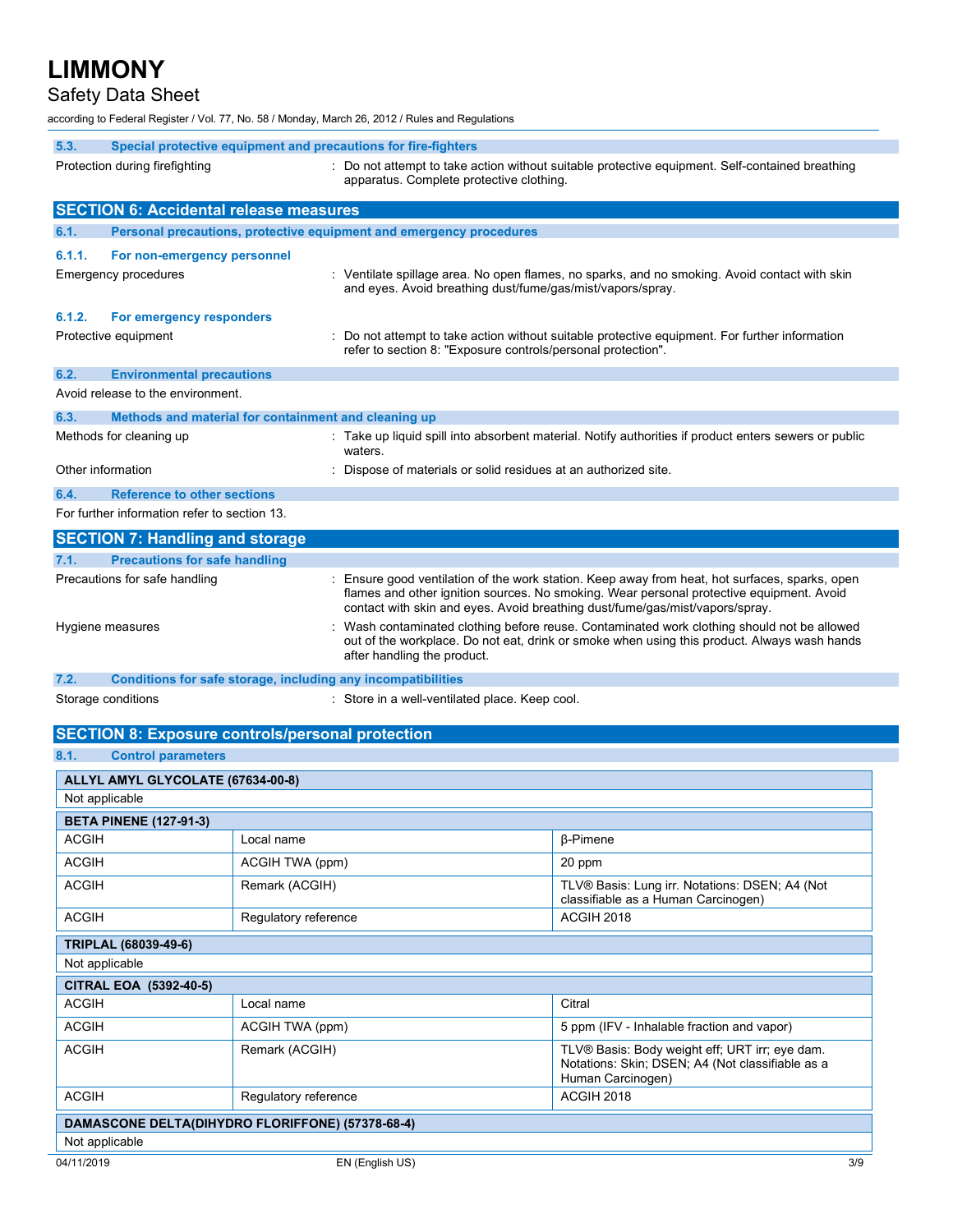# Safety Data Sheet

according to Federal Register / Vol. 77, No. 58 / Monday, March 26, 2012 / Rules and Regulations

| <b>EUCALYPTOL (470-82-6)</b>              |  |  |
|-------------------------------------------|--|--|
| Not applicable                            |  |  |
| d-Limonene (5989-27-5)                    |  |  |
| Not applicable                            |  |  |
| <b>HEXYL CINNAMIC ALDEHYDE (101-86-0)</b> |  |  |
| Not applicable                            |  |  |
| <b>LAEVO CARVONE (6485-40-1)</b>          |  |  |
| Not applicable                            |  |  |
| LINALYL ACETATE (115-95-7)                |  |  |
| Not applicable                            |  |  |
| Linalyl acetate (115-95-7)                |  |  |
| Not applicable                            |  |  |
| TERPINEOL (NORMAL) OR (SUPER) (98-55-5)   |  |  |
| Not applicable                            |  |  |

#### **8.2. Appropriate engineering controls**

Appropriate engineering controls : Ensure good ventilation of the work station. Environmental exposure controls : Avoid release to the environment.

### **8.3. Individual protection measures/Personal protective equipment**

**Hand protection:**

Protective gloves

## **Eye protection:**

Safety glasses

#### **Skin and body protection:**

Wear suitable protective clothing

#### **Respiratory protection:**

In case of insufficient ventilation, wear suitable respiratory equipment

| <b>SECTION 9: Physical and chemical properties</b>            |                                                                                                                                                                                                                                                                                                                                                            |  |  |  |  |
|---------------------------------------------------------------|------------------------------------------------------------------------------------------------------------------------------------------------------------------------------------------------------------------------------------------------------------------------------------------------------------------------------------------------------------|--|--|--|--|
| 9.1.<br>Information on basic physical and chemical properties |                                                                                                                                                                                                                                                                                                                                                            |  |  |  |  |
| Physical state                                                | : Liquid                                                                                                                                                                                                                                                                                                                                                   |  |  |  |  |
| Color                                                         | : Mixture contains one or more component(s) which have the following colour(s):<br>Colourless to light yellow On exposure to air: yellow Colourless Colourless to light amber White                                                                                                                                                                        |  |  |  |  |
| Odor                                                          | There may be no odour warning properties, odour is subjective and inadequate to warn of<br>overexposure.<br>Mixture contains one or more component(s) which have the following odour:<br>Irritating/pungent odour Fruity odour Strong odour Lemon odour Floral odour Characteristic<br>odour Pine odour Aromatic odour Mild odour Odourless Pleasant odour |  |  |  |  |
| Odor threshold                                                | : No data available                                                                                                                                                                                                                                                                                                                                        |  |  |  |  |
| рH                                                            | : No data available                                                                                                                                                                                                                                                                                                                                        |  |  |  |  |
| Melting point                                                 | : Not applicable                                                                                                                                                                                                                                                                                                                                           |  |  |  |  |
| Freezing point                                                | : No data available                                                                                                                                                                                                                                                                                                                                        |  |  |  |  |
| Boiling point                                                 | : No data available                                                                                                                                                                                                                                                                                                                                        |  |  |  |  |
| Flash point                                                   | : 84.9 ( $\geq$ 0) °C                                                                                                                                                                                                                                                                                                                                      |  |  |  |  |
| Relative evaporation rate (butyl acetate=1)                   | : No data available                                                                                                                                                                                                                                                                                                                                        |  |  |  |  |
| Flammability (solid, gas)                                     | $:$ Not applicable.                                                                                                                                                                                                                                                                                                                                        |  |  |  |  |
| Vapor pressure                                                | : No data available                                                                                                                                                                                                                                                                                                                                        |  |  |  |  |
| Relative vapor density at 20 °C                               | : No data available                                                                                                                                                                                                                                                                                                                                        |  |  |  |  |
| Relative density                                              | : No data available                                                                                                                                                                                                                                                                                                                                        |  |  |  |  |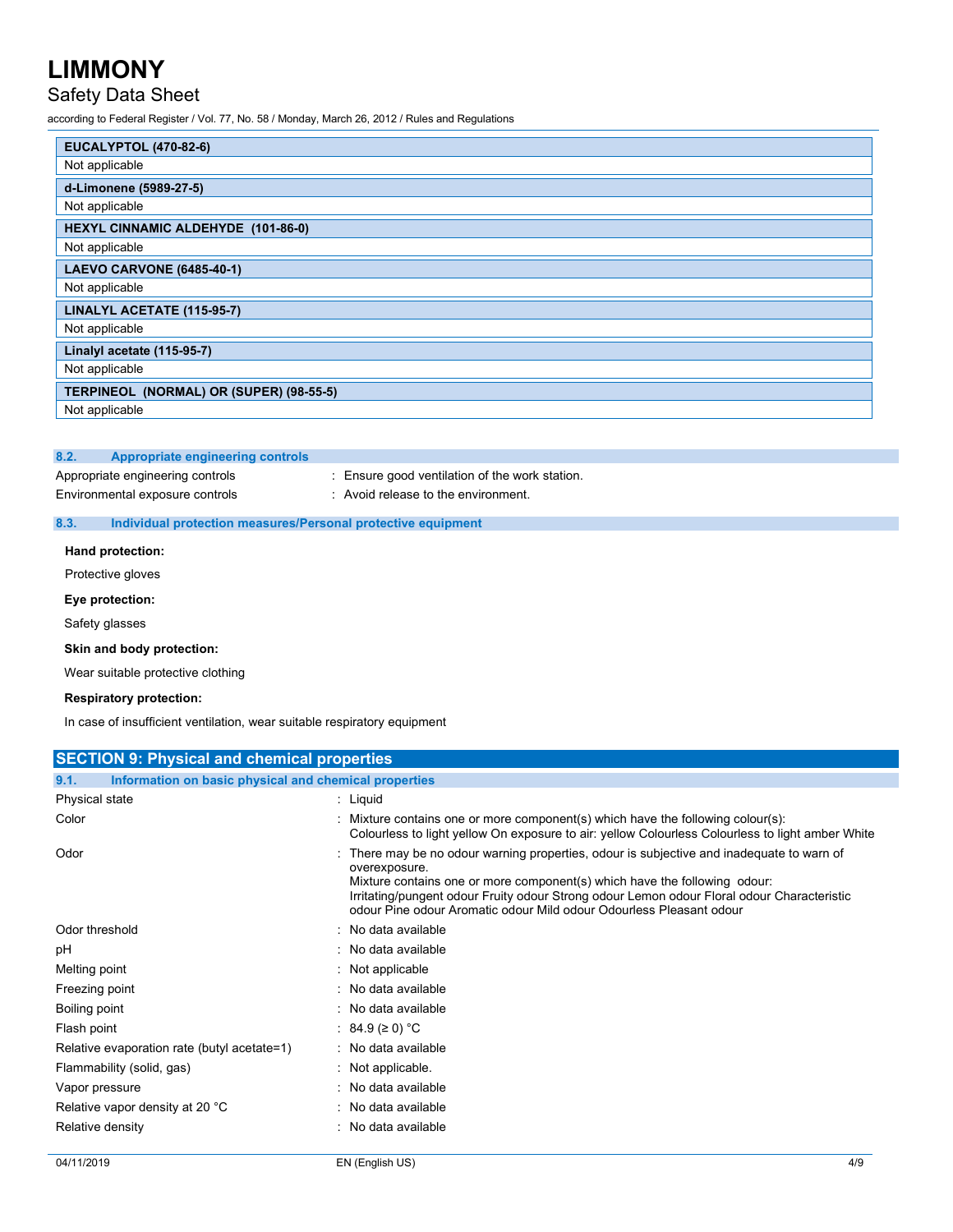# Safety Data Sheet

according to Federal Register / Vol. 77, No. 58 / Monday, March 26, 2012 / Rules and Regulations

| Solubility                | : No data available |
|---------------------------|---------------------|
| Log Pow                   | : No data available |
| Auto-ignition temperature | : No data available |
| Decomposition temperature | : No data available |
| Viscosity, kinematic      | No data available   |
| Viscosity, dynamic        | : No data available |
| <b>Explosion limits</b>   | : No data available |
| Explosive properties      | No data available   |
| Oxidizing properties      | No data available   |
|                           |                     |

## **9.2. Other information**

No additional information available

# **SECTION 10: Stability and reactivity**

### **10.1. Reactivity**

The product is non-reactive under normal conditions of use, storage and transport.

## **10.2. Chemical stability**

Stable under normal conditions.

### **10.3. Possibility of hazardous reactions**

No dangerous reactions known under normal conditions of use.

### **10.4. Conditions to avoid**

Avoid contact with hot surfaces. Heat. No flames, no sparks. Eliminate all sources of ignition.

### **10.5. Incompatible materials**

#### No additional information available

### **10.6. Hazardous decomposition products**

Under normal conditions of storage and use, hazardous decomposition products should not be produced.

| <b>SECTION 11: Toxicological information</b>  |                                        |  |
|-----------------------------------------------|----------------------------------------|--|
| 11.1.<br>Information on toxicological effects |                                        |  |
| Acute toxicity (oral)                         | : Not classified                       |  |
| Acute toxicity (dermal)                       | : Not classified                       |  |
| Acute toxicity (inhalation)                   | : Not classified                       |  |
| Skin corrosion/irritation                     | : Causes skin irritation.              |  |
| Serious eye damage/irritation                 | : Not classified                       |  |
| Respiratory or skin sensitization             | : May cause an allergic skin reaction. |  |
| Germ cell mutagenicity                        | : Not classified                       |  |
| Carcinogenicity                               | : Not classified                       |  |

| d-Limonene (5989-27-5)                                |                                                    |     |
|-------------------------------------------------------|----------------------------------------------------|-----|
| IARC group                                            | 3 - Not classifiable                               |     |
|                                                       |                                                    |     |
| Reproductive toxicity                                 | : Not classified                                   |     |
| Specific target organ toxicity – single exposure      | : Not classified                                   |     |
|                                                       |                                                    |     |
| Specific target organ toxicity – repeated<br>exposure | : Not classified                                   |     |
|                                                       |                                                    |     |
| Aspiration hazard                                     | : Not classified                                   |     |
| Viscosity, kinematic                                  | : No data available                                |     |
| Symptoms/effects after skin contact                   | : Irritation. May cause an allergic skin reaction. |     |
| 04/11/2019                                            | EN (English US)                                    | 5/9 |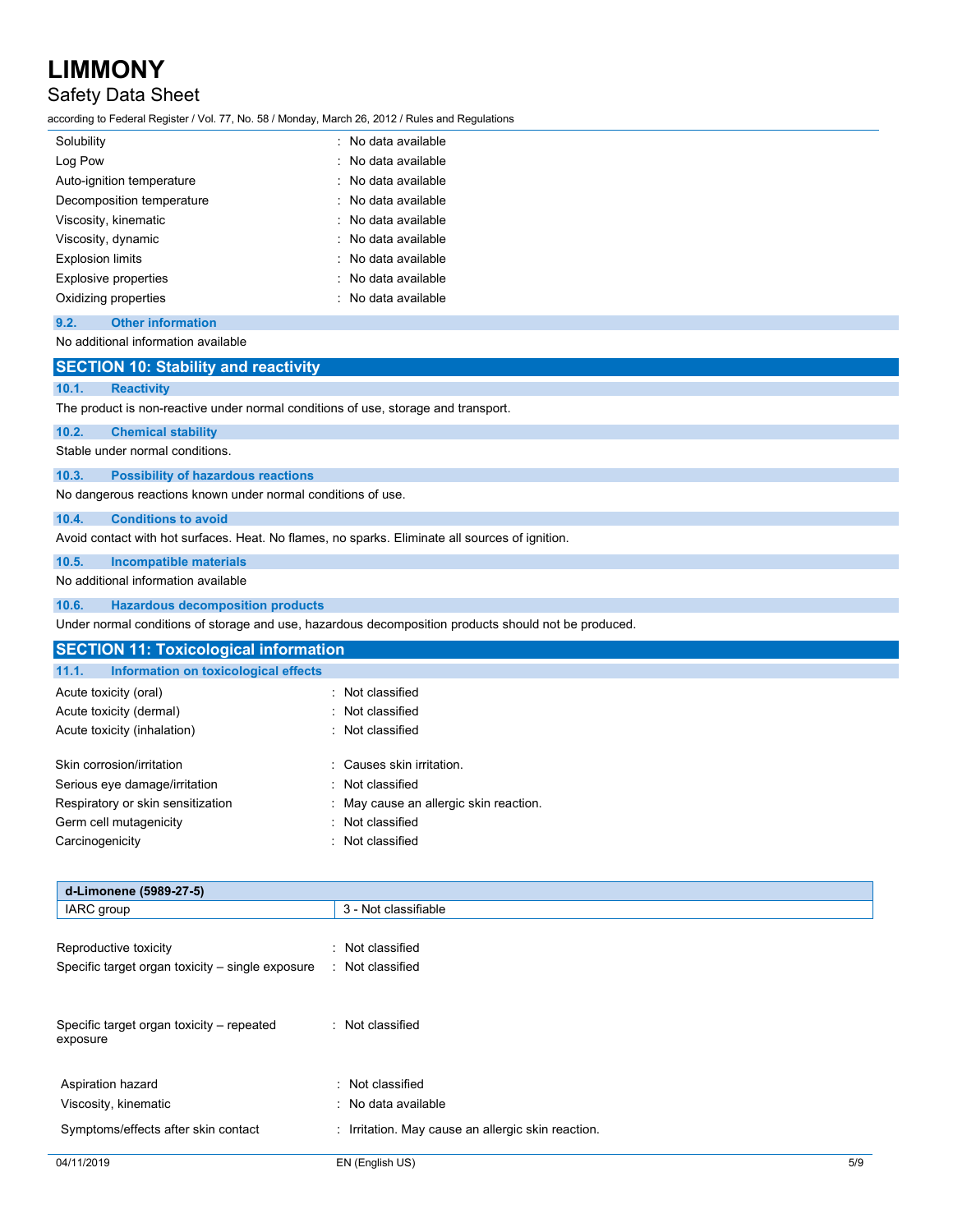# **SECTION 12: Ecological information**

| 12.1.<br><b>Toxicity</b>                                         |                                                                                                                                                    |  |
|------------------------------------------------------------------|----------------------------------------------------------------------------------------------------------------------------------------------------|--|
| Ecology - general                                                | : The product is not considered harmful to aguatic organisms or to cause long-term adverse<br>effects in the environment.                          |  |
| <b>BETA PINENE (127-91-3)</b>                                    |                                                                                                                                                    |  |
| LC50 fish 1                                                      | 0.557 mg/l (OECD 203: Fish, Acute Toxicity Test, 96 h, Cyprinus carpio, Semi-static system,<br>Fresh water, Weight of evidence, GLP)               |  |
| EC50 Daphnia 1                                                   | 1.248 mg/l (OECD 202: Daphnia sp. Acute Immobilisation Test, 48 h, Daphnia magna, Semi-<br>static system, Fresh water, Weight of evidence, GLP)    |  |
| ErC50 (algae)                                                    | 0.826 mg/l (OECD 201: Alga, Growth Inhibition Test, 72 h, Pseudokirchneriella subcapitata,<br>Static system, Fresh water, Weight of evidence, GLP) |  |
| <b>EUCALYPTOL (470-82-6)</b>                                     |                                                                                                                                                    |  |
| LC50 fish 1                                                      | 102 mg/l                                                                                                                                           |  |
| d-Limonene (5989-27-5)                                           |                                                                                                                                                    |  |
| LC50 fish 1                                                      | 720 µg/l (OECD 203: Fish, Acute Toxicity Test, 96 h, Pimephales promelas, Flow-through<br>system, Fresh water, Experimental value, Lethal)         |  |
| EC50 Daphnia 1                                                   | 0.36 mg/l (OECD 202: Daphnia sp. Acute Immobilisation Test, 48 h, Daphnia magna, Static<br>system, Fresh water, Experimental value, GLP)           |  |
| LINALYL ACETATE (115-95-7)                                       |                                                                                                                                                    |  |
| LC50 fish 1                                                      | 11 mg/l (OECD 203: Fish, Acute Toxicity Test, 96 h, Cyprinus carpio)                                                                               |  |
| EC50 Daphnia 1                                                   | 15 mg/l (OECD 202: Daphnia sp. Acute Immobilisation Test, 48 h, Daphnia magna)                                                                     |  |
|                                                                  |                                                                                                                                                    |  |
| 12.2.<br><b>Persistence and degradability</b>                    |                                                                                                                                                    |  |
| ALLYL AMYL GLYCOLATE (67634-00-8)                                |                                                                                                                                                    |  |
| Persistence and degradability                                    | Biodegradability in water: no data available.                                                                                                      |  |
|                                                                  |                                                                                                                                                    |  |
| <b>BETA PINENE (127-91-3)</b>                                    |                                                                                                                                                    |  |
| Persistence and degradability<br>Readily biodegradable in water. |                                                                                                                                                    |  |
| TRIPLAL (68039-49-6)                                             |                                                                                                                                                    |  |
| Persistence and degradability                                    | Biodegradability in water: no data available.                                                                                                      |  |
| d-Limonene (5989-27-5)                                           |                                                                                                                                                    |  |
| Persistence and degradability                                    | Readily biodegradable in water.                                                                                                                    |  |
| ThOD                                                             | 3.29 g $O2/g$ substance                                                                                                                            |  |
|                                                                  |                                                                                                                                                    |  |
| LINALYL ACETATE (115-95-7)                                       |                                                                                                                                                    |  |
| Persistence and degradability                                    | Readily biodegradable in water.                                                                                                                    |  |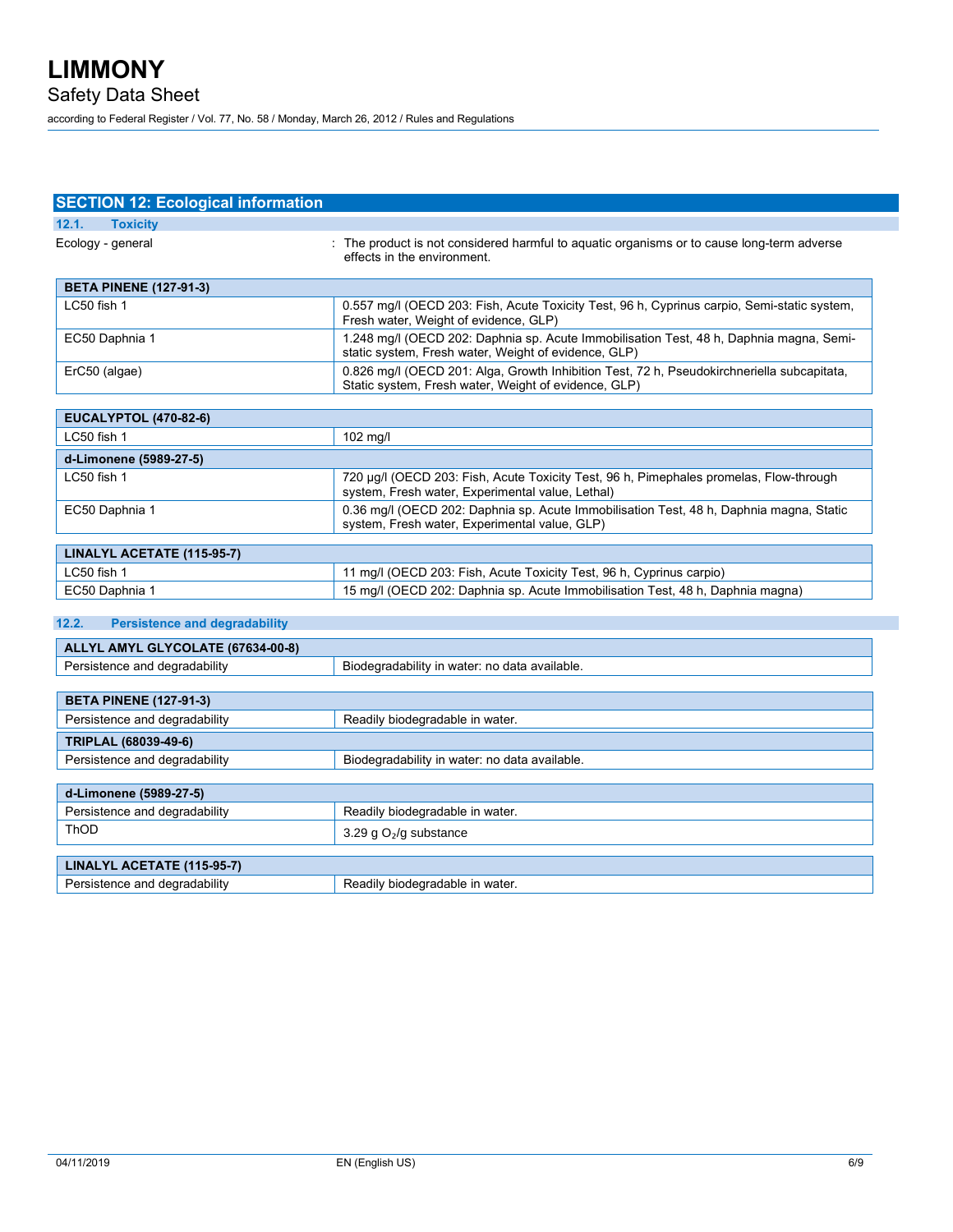# Safety Data Sheet

according to Federal Register / Vol. 77, No. 58 / Monday, March 26, 2012 / Rules and Regulations

| 12.3.<br><b>Bioaccumulative potential</b>                       |                                                                                                                      |  |  |  |
|-----------------------------------------------------------------|----------------------------------------------------------------------------------------------------------------------|--|--|--|
| ALLYL AMYL GLYCOLATE (67634-00-8)                               |                                                                                                                      |  |  |  |
| No bioaccumulation data available.<br>Bioaccumulative potential |                                                                                                                      |  |  |  |
| <b>BETA PINENE (127-91-3)</b>                                   |                                                                                                                      |  |  |  |
| BCF other aquatic organisms 1                                   | 1125 (BCFBAF v3.00, Fresh water, QSAR, Fresh weight)                                                                 |  |  |  |
| Log Pow                                                         | 4.425 (Experimental value, OECD 107: Partition Coefficient (n-octanol/water): Shake Flask<br>Method, $25^{\circ}$ C) |  |  |  |
| Bioaccumulative potential                                       | Potential for bioaccumulation (500 $\leq$ BCF $\leq$ 5000).                                                          |  |  |  |
| TRIPLAL (68039-49-6)                                            |                                                                                                                      |  |  |  |
| Bioaccumulative potential                                       | No bioaccumulation data available.                                                                                   |  |  |  |
|                                                                 |                                                                                                                      |  |  |  |
| d-Limonene (5989-27-5)                                          |                                                                                                                      |  |  |  |
| BCF fish 1                                                      | 864.8 - 1022 (Pisces, QSAR, Fresh weight)                                                                            |  |  |  |
| Log Pow                                                         | 4.38 (Experimental value, OECD 117: Partition Coefficient (n-octanol/water), HPLC method,<br>$37^{\circ}$ C)         |  |  |  |
| Bioaccumulative potential                                       | Potential for bioaccumulation (4 $\geq$ Log Kow $\leq$ 5).                                                           |  |  |  |
|                                                                 |                                                                                                                      |  |  |  |
| LINALYL ACETATE (115-95-7)                                      |                                                                                                                      |  |  |  |
| Log Pow                                                         | 3.93 (Experimental value)                                                                                            |  |  |  |
| Bioaccumulative potential                                       | Low potential for bioaccumulation (Log Kow $\leq$ 4).                                                                |  |  |  |

### **12.4. Mobility in soil**

| <b>BETA PINENE (127-91-3)</b> |                                                       |
|-------------------------------|-------------------------------------------------------|
| Log Koc                       | 3.01 - 3.82 (log Koc, Calculated value)               |
| Ecology - soil                | Low potential for mobility in soil.                   |
| TRIPLAL (68039-49-6)          |                                                       |
| Ecology - soil                | No (test)data on mobility of the substance available. |
|                               |                                                       |
| d-Limonene (5989-27-5)        |                                                       |
| Ecology - soil                | Adsorbs into the soil.                                |
|                               |                                                       |
| LINALYL ACETATE (115-95-7)    |                                                       |
| Ecology - soil                | Adsorbs into the soil.                                |

# **12.5. Other adverse effects**

No additional information available

# **SECTION 13: Disposal considerations**

# **13.1. Disposal methods**

Waste treatment methods : Dispose of contents/container in accordance with licensed collector's sorting instructions.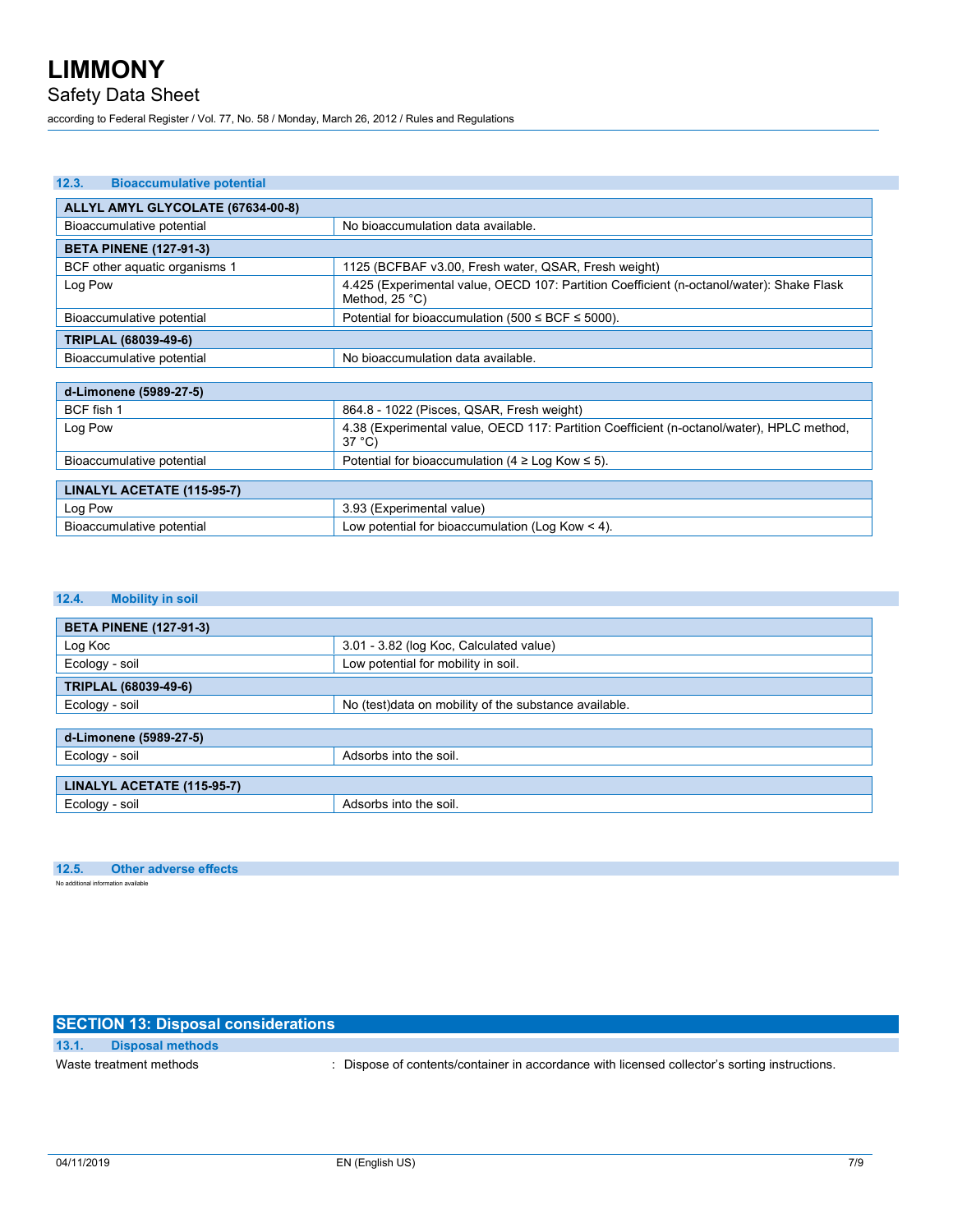# Safety Data Sheet

according to Federal Register / Vol. 77, No. 58 / Monday, March 26, 2012 / Rules and Regulations

# **SECTION 14: Transport information**

# **Department of Transportation (DOT)**

In accordance with DOT

Not regulated

## **Transportation of Dangerous Goods**

Not applicable

## **Transport by sea**

Not applicable

## **Air transport**

Not applicable

# **SECTION 15: Regulatory information**

# **15.1. US Federal regulations**

All components of this product are listed, or excluded from listing, on the United States Environmental Protection Agency Toxic Substances Control Act (TSCA) inventory

This product or mixture is not known to contain a toxic chemical or chemicals in excess of the applicable de minimis concentration as specified in 40 CFR §372.38(a) subject to the reporting requirements of section 313 of Title III of the Superfund Amendments and Reauthorization Act of 1986 and 40 CFR Part 372.

## **15.2. International regulations**

# **CANADA ALLYL AMYL GLYCOLATE (67634-00-8)** Listed on the Canadian DSL (Domestic Substances List) **BETA PINENE (127-91-3)** Listed on the Canadian DSL (Domestic Substances List) **TRIPLAL (68039-49-6)** Listed on the Canadian DSL (Domestic Substances List) **CITRAL EOA (5392-40-5)** Listed on the Canadian DSL (Domestic Substances List) **DAMASCONE DELTA(DIHYDRO FLORIFFONE) (57378-68-4)** Listed on the Canadian DSL (Domestic Substances List) **EUCALYPTOL (470-82-6)** Listed on the Canadian DSL (Domestic Substances List) **d-Limonene (5989-27-5)** Listed on the Canadian DSL (Domestic Substances List) **HEXYL CINNAMIC ALDEHYDE (101-86-0)** Listed on the Canadian DSL (Domestic Substances List) **LAEVO CARVONE (6485-40-1)** Listed on the Canadian DSL (Domestic Substances List) **LINALYL ACETATE (115-95-7)** Listed on the Canadian DSL (Domestic Substances List)